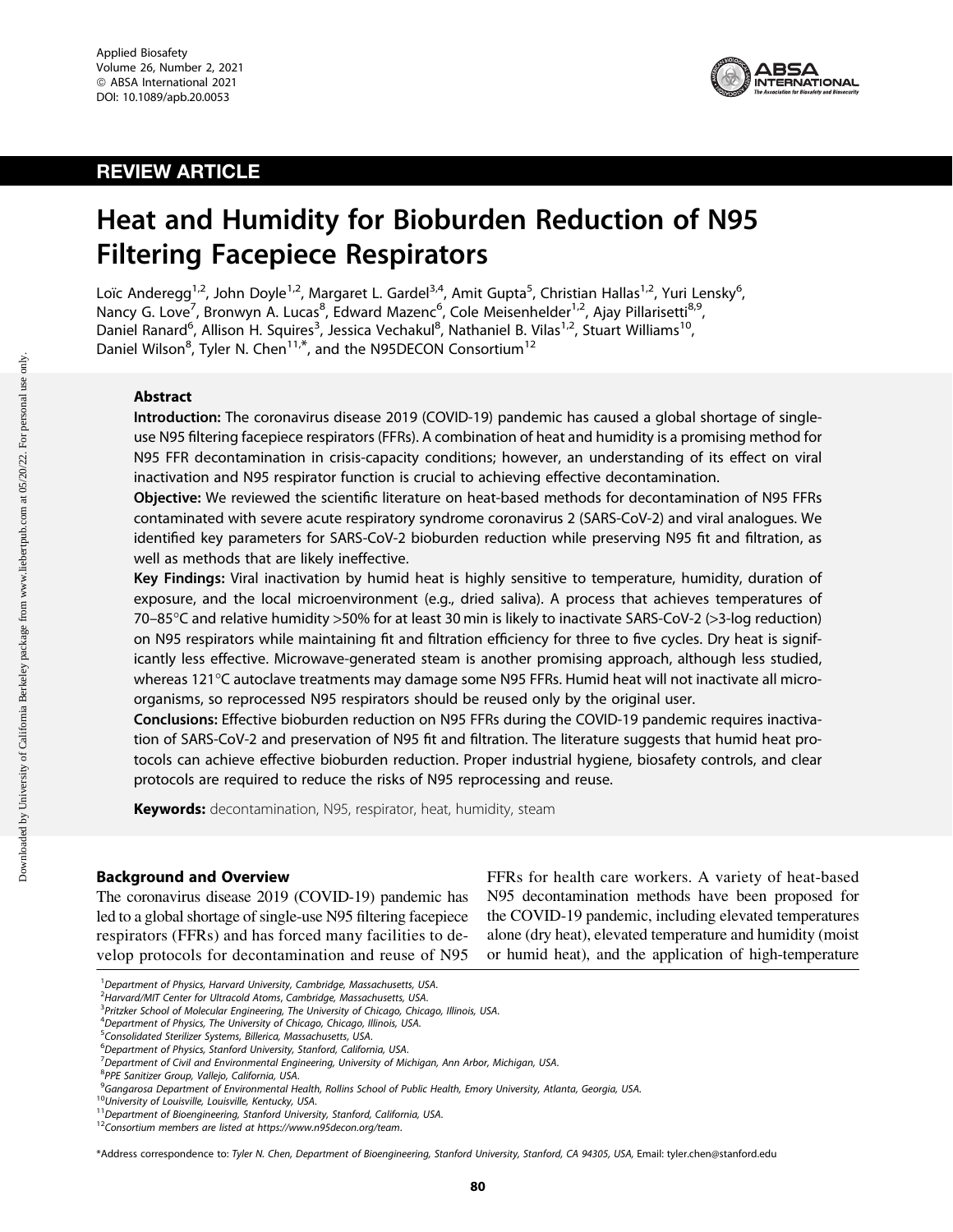steam (steam heat). These modalities differ in virucidal activity and their effects on N95 respirator integrity. In this review, we examine the current scientific literature on the use of heat-based methods for decontamination and bioburden reduction of N95 FFRs contaminated with severe acute respiratory syndrome coronavirus 2 (SARS-CoV-2), the novel coronavirus that causes COVID-19.

Recently, moist or humid heat has been identified by the U.S. Centers for Disease Control and Prevention (CDC) as one of the most promising methods for N95 FFR decontamination in crisis-capacity conditions. At a minimum, effective decontamination must (1) inactivate the SARS-CoV-2 virus, (2) maintain both the fit and filtration efficiency of the N95 FFR, and (3) not harm the end-user of the FFR.<sup>1</sup> Higher level decontamination methods such as exposure to vaporized hydrogen peroxide may also inactivate more resistant organisms, such as bacterial spores. Because data on SARS-CoV-2 inactivation on N95 FFRs are sparse, we also examined studies on other viruses, which collectively inform a set of parameters that are likely to achieve inactivation of SARS-CoV-2.

It is increasingly clear from this growing body of literature that while SARS-CoV-2 and related viruses are likely to be susceptible to heat-based inactivation, the degree of inactivation is critically sensitive to (1) temperature, (2) humidity, (3) duration of exposure, and (4) the local microenvironment (surface, mask material, and deposition solution, among others). As such, studies reporting viral inactivation should be interpreted only within the context of the experiment that was carried out. Seemingly small changes in any of these parameters (e.g., changing the deposition solution<sup>2</sup>) have been shown to have a large effect on viral inactivation.

Although only a few studies have been published on heat-based inactivation of SARS-CoV-2 on N95 FFRs, these data point toward the use of temperatures  $>70^{\circ}$ C for  $>60$  min to achieve sufficient viral inactivation.<sup>3</sup> Existing data from multiple influenza strains, bacteriophages, and a mouse coronavirus suggest that elevated humidity significantly increases heat-based inactivation of a variety of viruses on surfaces.<sup>2,4</sup> It has also been found in recent reports that several N95 FFRs can withstand five cycles at up to  $75-85^{\circ}$ C with 60-90% relative humidity for 30 min while maintaining adequate performance.5,6 These findings together suggest that the most promising conditions for SARS-CoV-2 inactivation on N95 FFRs are likely to be temperatures between  $70^{\circ}$ C and  $85^{\circ}$ C at a relative humidity  $>50\%$ , for 30 min or more. Viral inactivation using dry heat is likely to require significantly higher temperatures and longer cycle times as compared with humid heat, although the effect of these higher temperatures on N95 performance is not well studied. $2.7$  A significant parameter space, including higher temperatures for less time, or lower temperatures at higher humidity and/or longer times, may allow for sufficient inactivation and should be investigated. Further studies with deposition solutions that more closely match saliva and/or mucus are also warranted, as heat-based viral inactivation is highly dependent on the solution used to deposit the virus on a surface.<sup>2,8–10</sup> As early data suggest reduced SARS-CoV-2 inactivation on metal surfaces as compared with N95 fabric, $3$  additional decontamination of the metal nose piece on N95 FFRs using liquid disinfectant (on the metal only) may be desired.

This review also examined the effects of repeated applications of heat and humidity on N95 FFR fit and filtration performance. Many models of N95 FFR have been shown to retain fit and filtration performance up to three to five cycles of humid heat treatment (see Integrity of N95 FFRs; Table 2). The literature on N95 integrity after steam heat treatment shows mixed results depending on the protocol by which steam is applied. As these studies show, different makes and models of N95 FFR exhibit different levels of robustness under various sets of inactivation conditions. Therefore, in all cases only make- and model-appropriate inactivation protocols should be considered for implementation. Furthermore, repeated donning and doffing of an N95 is likely to reduce N95 integrity; some models failed fit tests after 5 don/doff cycles, whereas others maintained fit performance for  $>15$  don/doff cycles.<sup>11</sup>

Although this review highlights a range of conditions that are most likely to inactivate SARS-CoV-2 on an N95 while preserving respirator function, the boundary conditions for SARS-CoV-2 inactivation on N95 FFRs have not been elucidated, and further study is necessary. Furthermore, the heat and humidity conditions listed here are not likely to inactivate other pathogens such as bacterial spores. Therefore, treated N95 FFRs should be handled as if contaminated, and only reused by the original user in the event of an emergency shortage. This review is intended to inform health care professionals and decision makers in the time-critical period of the COVID-19 pandemic.

## U.S. Federal Guidelines: CDC, Food and Drug Administration, Occupational Safety and Health Administration

In this unprecedented COVID-19 pandemic, because of a limited supply of N95 FFRs, the CDC has provided guidance that health care workers can practice extended use or limited reuse of N95  $FFRs.<sup>12</sup>$  In addition, the CDC has provided guidance to hospitals on methods for decontaminating N95 FFRs during a crisis.<sup>13</sup>

The Occupational Safety and Health Administration (OSHA) states that cosmetics or other barriers should not be present during respirator use.<sup>14</sup> Emergency use authorizations (EUAs) that the Food and Drug Administration (FDA) has granted for N95 FFR decontamination during the COVID-19 pandemic also stipulate that cosmetics not be present on respirators sent for decontamination.<sup>15</sup>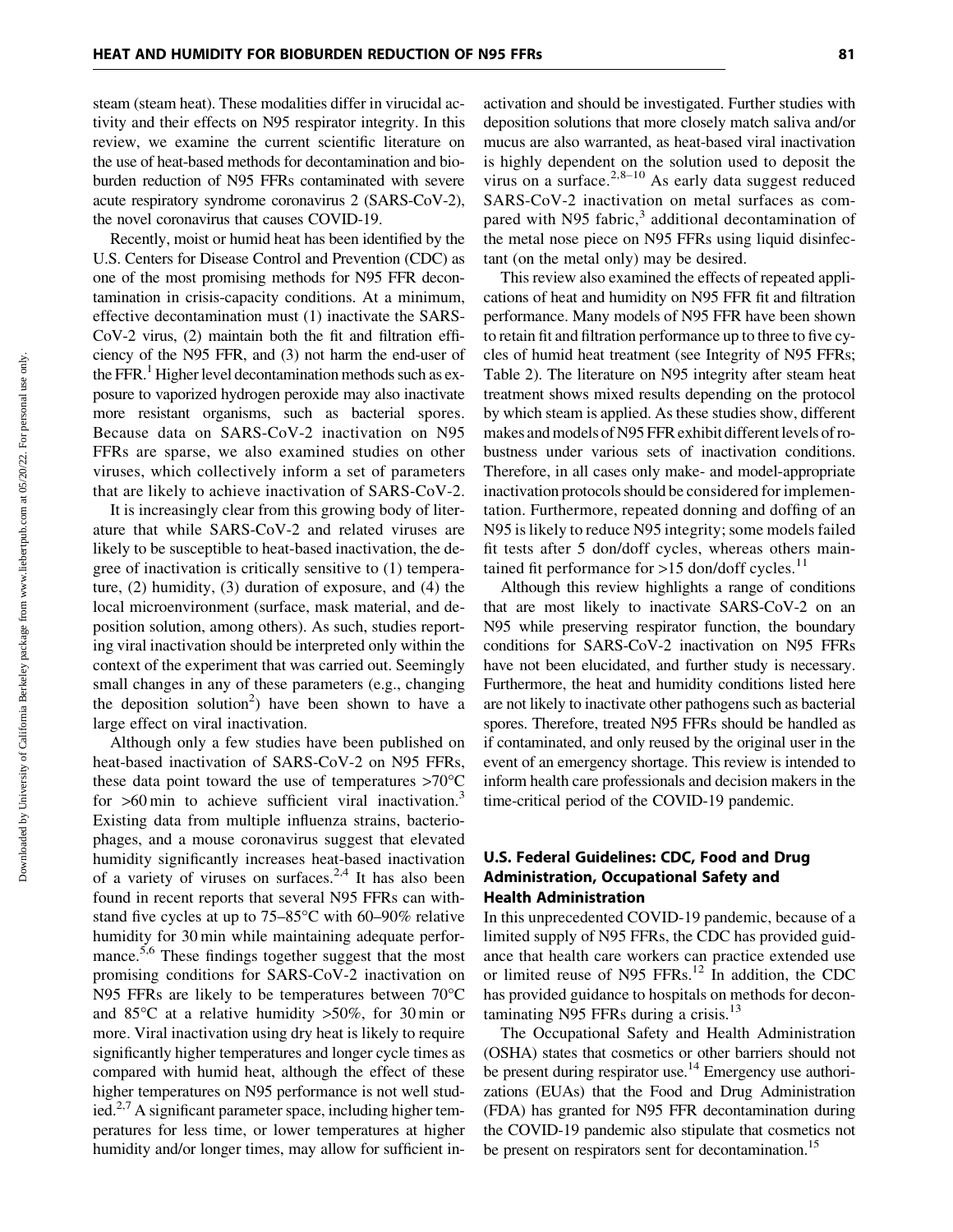After decontamination, the CDC recommends that a "user seal check" is performed when the respirator is donned to ensure adequate seal.<sup>13</sup> A user seal check after every decontamination cycle is especially important because there is evidence that the fit factor of N95 respirators decreases with numerous dons/doffs.<sup>11</sup>

Per FDA guidelines for N95 FFR decontamination EUAs, *bioburden reduction* requires ‡3-log reduction (corresponding to a 99.9% reduction) in nonenveloped viral activity, whereas *virucidal decontamination* requires  $\geq$ 6-log reduction (corresponding to a 99.9999% reduction) in viral activity.16 Based on this guideline, we describe a process as sufficiently ''decontaminating'' only when it leads to a  $\geq 6$ -log reduction in viral activity and describe a 3-log reduction in viral activity as ''bioburden reducing'' or ''reduction in viral activity.'' Here, bioburden reduction and decontamination only consider virucidal activity, unless otherwise specified. Considerations of mycobactericidal or sporicidal activity have separate FDA guidelines, and are not considered here. Heat-based N95 FFR bioburden reduction processes for SARS-CoV-2 are not expected to result in sterilization (killing of all microorganisms).

The CDC released guidance on the decontamination and reuse of N95 FFRs on March 31, 2020, which identifies the use of humid heat as one of the most promising methods for treatment of N95 respirators under crisis conditions.13 As of June 2020, a single FDA EUA has been granted for humid heat decontamination using the STERIS STEAM Decon Cycle in AMSCO Medium Steam Sterilizers.<sup>17</sup> Any new methods for decontamination should be verified through an institution's internal review processes before implementation, which may include FDA clearance and reference to frequently updated CDC guidelines.

## Mode of Action

The exact mechanism of heat- and humidity-based inactivation of SARS-CoV-2 on surfaces has not been fully elucidated. SARS-CoV-2 is an enveloped, single-stranded RNA virus.<sup>18</sup> Heat-based viral inactivation is thought to occur by thermal disruption of the viral capsid, viral envelope, and/or denaturation of viral proteins.<sup>19</sup> In droplets at room temperature, inactivation of some other enveloped viruses has been shown to be enhanced at intermediate humidity values, which is hypothesized to be because of increasing solute concentrations as droplets evaporate but are not fully dried.<sup>20,21</sup> Early studies also suggest that the use of heat with relative humidity >50% will significantly increase viral inactivation on surfaces compared with heat at low humidity, although the mechanism behind this is not fully understood. $2^2$ 

Of importance, heat and humidity may not inactivate all pathogens on the FFR, and bacterial spores, including *Clostridium difficile*, may remain.<sup>22</sup> This indicates that users of heat and humidity protocols for N95 decontamination or bioburden reduction must be aware of other pathogens that may survive the decontamination process. Respirators reprocessed by humid heat methods should be reused only by the original user. Proper industrial hygiene, biosafety controls, and clear reuse protocols are crucial to reduce the risks of N95 reprocessing and reuse.

## Liquid Media Versus Surfaces: SARS-CoV-2 Inactivation

Although there is evidence that SARS-CoV-1 and SARS-CoV-2 can be rapidly inactivated by heat when in liquid media (30 min at  $56^{\circ}$ C),<sup>23</sup> literature suggests that these viruses are much more resistant to heat inactivation when on surfaces than when suspended in liquid media. A recent, non-peer-reviewed report indicates that  $70^{\circ}$ C dry heat for 30 min was NOT sufficient to reduce bioburden of SARS-CoV-2 on N95 FFR fabric.<sup>3</sup> Only a 1.9-log reduction was observed, as compared with the 5-log reduction observed after treatment at  $56^{\circ}$ C for 30 min in liquid media. Therefore, results for heat-based viral inactivation in liquid media should not be directly compared with those for inactivation on surfaces.

## Humid Heat: SARS-CoV-2 Inactivation

Studies on heat-based inactivation of SARS-CoV-2 on N95 FFRs are limited. As of August 2020, there exist only two studies of SARS-CoV-2 inactivation on N95 FFRs through the application of heat without steam (of which one is peer reviewed), $^{3,24}$  and only one study of inactivation by steam heat.<sup>25</sup> In this section, we review reports on the inactivation of SARS-CoV-2 and other viruses to determine a consensus set of parameters for likely inactivation of SARS-CoV-2 without steam (see Autoclave and Microwave-Generated Steam [MGS] sections for discussion of steam protocols).

The two reports mentioned above provide the only data for heat-based inactivation of SARS-CoV-2 on an N95 FFR, although it is not currently clear that the results can be extrapolated to a real-world scenario. Although both reports found sufficient inactivation (>3-log reduction) of SARS-CoV-2 after  $70^{\circ}$ C dry heat for 60 min, the media used for deposition on the N95 FFRs was not listed.<sup>3,24</sup> If culture media was used, as is commonly performed, this result may significantly *overestimate* viral inactivation from dry heat. Human saliva, mucus, and other proteins have been shown to stabilize viral particles to a greater degree than culture media (see Phi6 data in Table 1), indicating that a more stringent bioburden reduction protocol may be required to sufficiently inactivate SARS-CoV-2 on N95 FFRs in a hospital setting.<sup>2,8–10</sup> One recent study found that deposition using Dulbecco's modified Eagle medium (DMEM) overestimated viral inactivation by over 3-log compared with deposition in human saliva, whereas deposition using PBS more closely matched the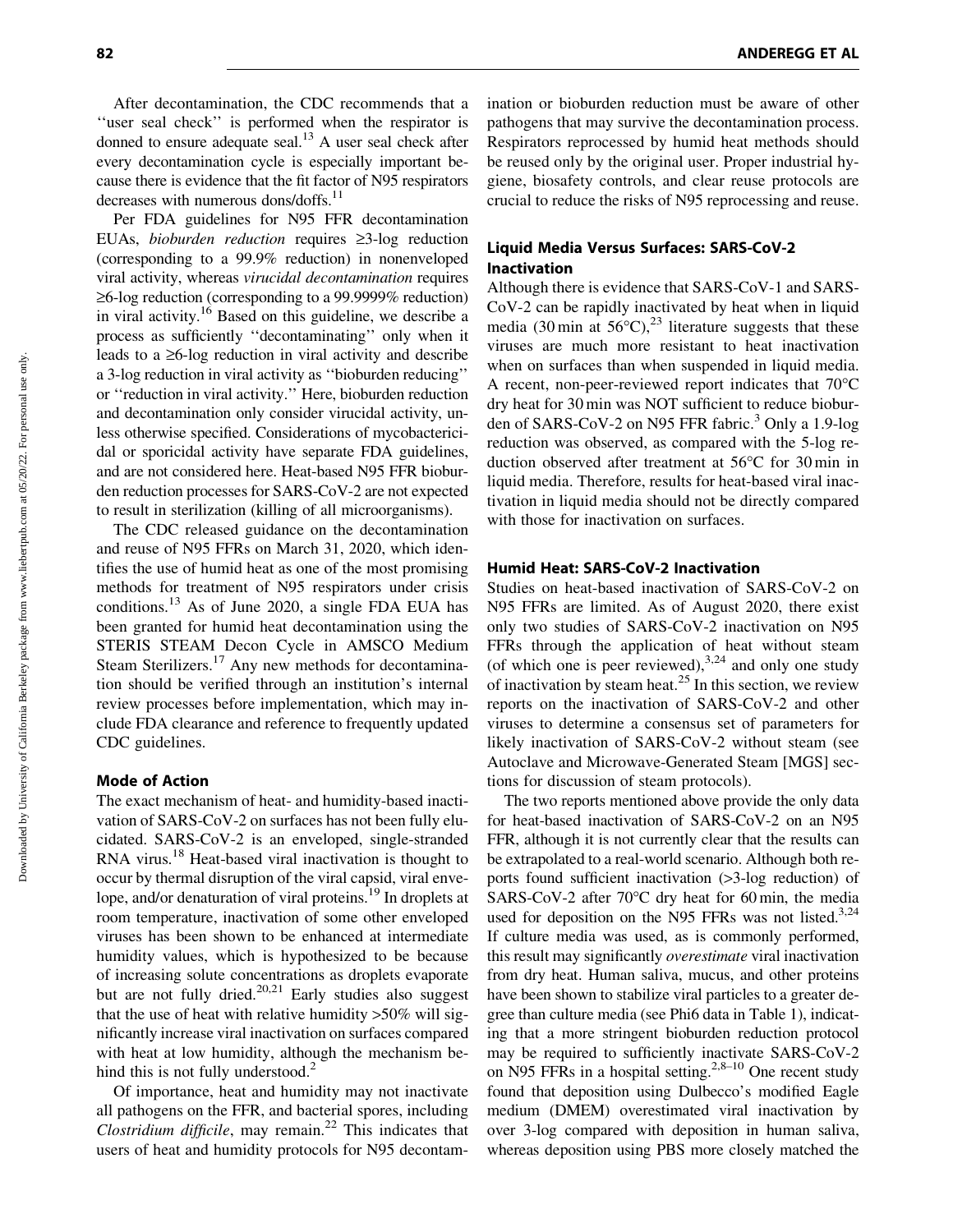| Strain(s) (medium,<br>if known)                                                                                                                 | <b>Surface</b>                                                                      | Temp* and RH<br>$(method)^c$                                                 | <b>Time</b><br>(minutes) | <b>Effectiveness</b><br>(log reduction)                                          | Study                          |
|-------------------------------------------------------------------------------------------------------------------------------------------------|-------------------------------------------------------------------------------------|------------------------------------------------------------------------------|--------------------------|----------------------------------------------------------------------------------|--------------------------------|
| SARS-CoV-2 (unknown)                                                                                                                            | 3M 1860S, <sup>e</sup> 8110S,<br>8210S, 9105S                                       | $70^{\circ}$ C, dry heat                                                     | 60                       | >3.0                                                                             | Daeschler et al. <sup>24</sup> |
|                                                                                                                                                 | AO Safety N9504C                                                                    |                                                                              | 30                       | 1.9 (insufficient)                                                               |                                |
|                                                                                                                                                 | (N95 fabric)                                                                        |                                                                              | 60                       | >3.3                                                                             |                                |
|                                                                                                                                                 | Stainless steel 304                                                                 |                                                                              | 60                       | 2.0 (insufficient)                                                               | Fischer et al. <sup>3,*</sup>  |
| SARS-CoV-2 (bovine<br>serum albumin,<br>tryptone, mucin)                                                                                        | 3M 1860 <sup>e</sup> and 1870 <sup>e</sup><br>$3M$ Vflex $1804^e$<br>AO Safety 1054 | $121^{\circ}$ C, steam<br>(autoclave)                                        | 15                       | $\geq 4.6$<br>$\geq 5.3$<br>$\geq 5.6$                                           | Kumar et al. <sup>25,*</sup>   |
| Murine coronavirus MHV<br>(DMEM)                                                                                                                | $3M$ 1860 $^{\circ}$                                                                | 72°C, 1% RH<br>82°C, 1% RH<br>72°C, 25% RH                                   | 30                       | 1.25 (insufficient)<br>2.71 (insufficient)<br>>3.5                               | Rockey et al. <sup>2</sup>     |
| Influenza H1N1 (mucin,                                                                                                                          | 3M 1860, <sup>e</sup> 3M 1870, <sup>e</sup>                                         | $65 \pm 5^{\circ}$ C, 85% RH                                                 | 30                       | $>3.0-7.0$ (FFR dependent)                                                       | Heimbuch et al. <sup>26</sup>  |
| aerosol and/or droplets)                                                                                                                        | 3M 8210, 3M 8000<br>KC PFR95-270 $^{\rm e}$<br>Moldex 2200                          | $(1250 \text{ W MGS})^4$<br>water reservoir)                                 | 2                        | $>3.3-6.3$ (FFR dependent)                                                       |                                |
| Influenza H1N1<br>(unknown)                                                                                                                     | Stainless steel                                                                     | 60°C, 25% RH<br>60°C, 50% RH<br>60°C, 75% RH<br>65°C, 25% RH<br>65°C, 50% RH | 30                       | 1.5 (insufficient)<br>>5.0<br>>5.2<br>2.2 (insufficient)<br>>5.1                 | McDevitt et al. <sup>4</sup>   |
| Influenza H5N1<br>(aerosolized allantoic                                                                                                        | 3M 1860S <sup>e</sup><br>$3M$ 1870 $^{\circ}$                                       | $65^{\circ}$ C, humid heat                                                   | 30                       | >4.62<br>>4.65                                                                   | Lore et al. $27$               |
| fluid)                                                                                                                                          | 3M 1860S <sup>e</sup><br>3M 1870 <sup>e</sup>                                       | $(1250 \text{ W MGS})^a$<br>water reservoir)                                 | 2                        | >4.81<br>>4.79                                                                   |                                |
| Bacteriophage MS2 <sup>b</sup><br>(PBS)                                                                                                         | 3M 1860 <sup>e</sup>                                                                | 72°C, 25% RH<br>72°C, 36% RH<br>72°C, 48% RH                                 | 30                       | 1.4 (insufficient)<br>3.7<br>>6.7                                                | Rockey et al. <sup>2</sup>     |
| Bacteriophage MS2 <sup>b</sup><br>(ATCC medium 271 or<br>unknown medium)                                                                        | 3M 1870 <sup>e</sup><br>KC PFR95-270 $^{\rm e}$<br>Moldex 2200                      | $(1100 \text{ W MGS},^a \text{ in}$<br>steam bag)                            | 1.5                      | 3.1<br>3.45<br>$\geq 3.1$                                                        | Fisher et al. <sup>43</sup>    |
|                                                                                                                                                 | 3M 1860 <sup>e</sup>                                                                | $(1100 \text{ W MGS})^4$<br>water reservoir)                                 | 3                        | 5                                                                                | Zulauf et al. <sup>45</sup>    |
| Phi6 (DMEM)<br>Phi <sub>6</sub> (PBS)<br>Phi6 (Saliva)<br>Phi6 (Saliva)<br>Phi6 (PBS)                                                           | 3M 1860 <sup>e</sup>                                                                | 72°C, 13% RH<br>72°C, 13% RH<br>72°C, 13% RH<br>82°C, 13% RH<br>72°C, 48% RH | 30                       | 4.3<br>1.62 (insufficient)<br>0.95 (insufficient)<br>2.62 (insufficient)<br>7.09 | Rockey et al. <sup>2</sup>     |
| Tulane virus <sup>b,d</sup><br>Rotavirus OSU <sup>b,d</sup><br>Adenovirus <sup>b,d</sup><br>Transmissible<br>gastroenteritis virus <sup>d</sup> | $3M$ 1860 $^{\circ}$                                                                | 100°C, 5% RH                                                                 | 50                       | >5.2<br>>6.6<br>>4.0<br>>4.7                                                     | Oh et al. <sup>7</sup>         |
| Porcine parvovirus <sup>b</sup>                                                                                                                 | 3M 1860 <sup>e</sup>                                                                | 60°C, 80% RH                                                                 | 30                       | No inactivation (Insufficient) Oral et al. <sup>28,*</sup>                       |                                |

|  | Table 1. Impact of heat and humidity on SARS-CoV-2 and other viruses on N95 filtering facepiece respirators and surfaces |  |  |
|--|--------------------------------------------------------------------------------------------------------------------------|--|--|
|  |                                                                                                                          |  |  |

\*Not peer-reviewed.

<sup>a</sup>Microwave-generated steam. Listed power is microwave specification; actual power may be somewhat lower.<br><sup>b</sup>Nonenveloped virus; may be more resistant than SARS-CoV-2 or influenza to certain treatments.

"Heating method is using oven, unless otherwise specified.<br>"All viruses from (Oh et al.<sup>7</sup>) were inoculated after mixing 1:1 with an artificial saliva solution.<br>"These are surgical respirators and are certified for fluid r

ATCC, American Type Culture Collection; DMEM, Dulbecco's modified Eagle medium; FFR, filtering facepiece respirator; MGS, microwavegenerated steam; MHV, murine hepatitis virus; OSU, Ohio State University strain; PBS, phosphate-buffered saline; RH, relative humidity; SARS-CoV-2, severe acute respiratory syndrome coronavirus 2.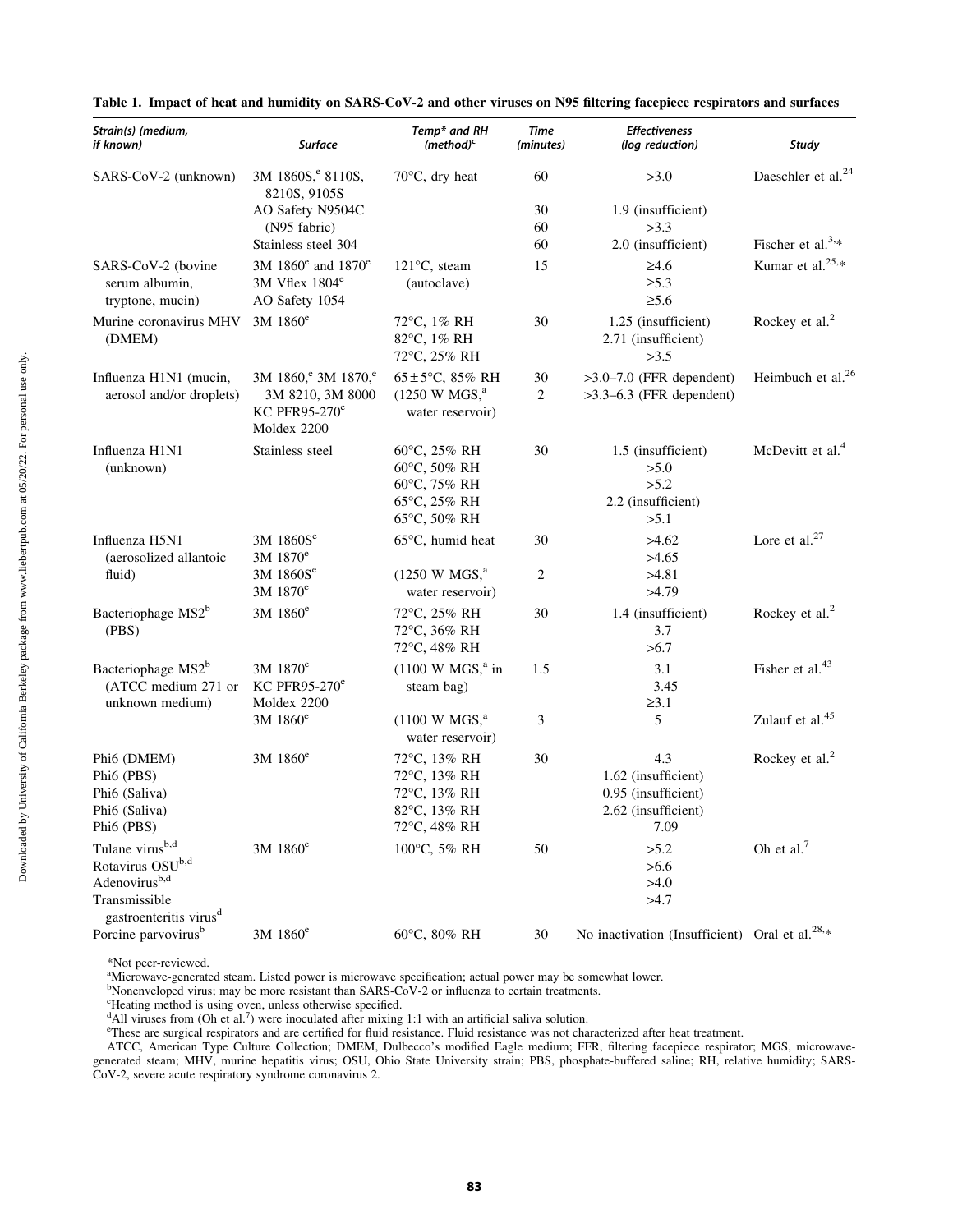saliva results. $^{2}$  The SARS-CoV-2 study performed by Fischer et al. also found that  $60 \text{ min}$  of  $70^{\circ}$ C dry heat only resulted in a 2-log reduction of viable virus on a stainless steel surface, $3$  further indicating that 70 $\rm ^{o}C$  dry heat may not sufficiently decontaminate N95 FFRs (which often contain metallic components). Therefore, further studies with viruses in different deposition solutions on N95 FFRs are necessary to find a safe working range of temperature, time, and humidity that will inactivate SARS-CoV-2.

Given the sparse data on SARS-CoV-2, we also analyzed the literature on humid heat inactivation of other viruses. Heat and humidity have been used to inactivate other enveloped viruses (H1N1 and H5N1 influenza) on various  $N95$  FFRs<sup>26,27</sup> and surfaces.<sup>4</sup> N95 FFRs contaminated with some known varieties of influenza can be adequately decontaminated at temperatures >60°C with sufficient humidity and exposure times, although these conditions were insufficient for inactivation of a nonenveloped DNA virus, porcine parvovirus<sup>28</sup> (Table 1). One study, using a dried solution of H1N1 on stainless steel, found inactivation was more effective when either temperature or relative humidity was increased.<sup>4</sup> A recent study measured inactivation of H3N2 influenza, MS2 and Phi6 bacteriophage, and a mouse coronavirus (murine hepatitis virus [MHV]) on N95 respirators under various heat and humidity conditions.<sup>2</sup> This study found that for all tested humidity values >50%, all four viruses were inactivated beyond their detection limits after a 30-min treatment at  $72^{\circ}$ C or  $82^{\circ}$ C (>6-log for MS2 and Phi6 inoculated with PBS, >3-log for MHV and H3N2 inoculated with DMEM). However, neither MS2 nor Phi6 were sufficiently inactivated at low humidity  $(≤13%)$ after a 30-min treatment at 82°C when deposited in saliva. This indicates that elevated humidity is crucial for heat-based viral decontamination. Multiple studies using various viral samples have also shown a correlation between mid to high relative humidity and increased viral inactivation.2,20,29–31 Therefore, heat-based protocols for bioburden reduction of SARS-CoV-2 are likely to be significantly more effective at intermediate to high humidity levels and higher temperatures.

The literature for viral inactivation on N95 FFRs indicates that relative humidity >50% and temperatures >70°C for >30 min can achieve >3-log decrease in active viral particles. These experiments include enveloped and nonenveloped RNA viruses, and many of them achieve viral inactivation levels greater than the detection limits of the assays performed. This includes some results showing >6-log inactivation at humidity >50% when inoculated in representative media.<sup>2</sup> Given this evidence, it is likely that SARS-CoV-2 will also be sufficiently inactivated after treatment at >50% relative humidity with temperatures of  $>70^{\circ}$ C for at least 30 min. More resistant pathogens such as bacterial spores<sup>22</sup> are unlikely to be sufficiently inactivated by this heat-humidity treatment, so this method should be considered as a method of bioburden reduction only.

## Humid Heat: N95 FFR Integrity

N95 FFRs are intended as single-use respirators. There is, however, literature on the performance of N95 FFRs after multiple heat and humidity cycles, summarized in Table 2. This table lists, for each specific N95 FFR model, the filtration and quantitative fit tests for the most relevant studies on N95 FFR durability under heat-humidity treatments.

When considering the integrity of N95 FFRs after reprocessing, an important distinction should be made between surgical N95 FFRs and nonsurgical N95 FFRs. Although both surgical and nonsurgical N95 FFRs are NIOSH-certified for their filtration efficiency, surgical N95 FFRs are additionally FDA-certified for maintaining a fluid barrier. It is not well studied whether surgical N95 FFRs maintain their fluid resistance after heat and humidity treatment. Different materials are used in the construction of surgical and nonsurgical N95  $FFRs$ ,  $32$ although the studies reviewed here found similar results for fit and filtration of surgical and nonsurgical N95 FFRs after humid heat treatment.

Initial studies on N95 FFR durability showed that many common N95 FFR models can undergo one to three cycles of 30 min at  $60^{\circ}$ C and 80% relative humidity while maintaining both fit and filtration performance.<sup>33-35</sup> Data from more recent reports suggest that many models may be capable of withstanding multiple heat-humidity treatments at even higher temperatures up to 85°C, and dry heat up to 95°C. In particular, several N95 FFR models (3M 1860, 3M 1870, and 3M 8210+) have been demonstrated to pass both quantitative fit and filtration tests for at least five 30-min cycles with temperatures of  $85^{\circ}$ C and relative humidity of  $60-85\%$ , and with dry heat at  $95^{\circ}$ C.<sup>5,36</sup> Several other models (3M 1860S, 3M 8110S, 3M 8210S, and 3M 9105S) were found to pass both fit and filtration tests after ten 60-min cycles of  $70^{\circ}$ C and  $50\%$  humidity.<sup>7</sup> Other models (3M 8200, 3M 8511, and more) were shown to pass quantitative fit tests for at least five 30-min cycles of dry heat at  $75^{\circ}$ C.<sup>37</sup> A single non health care model (3M 9211+) was found to maintain fit after two cycles of 70°C dry heat, although fit became unacceptable after three cycles.<sup>3</sup> One recent study evaluated filtration of 3M 8210 respirators at a wide range of particle sizes, and found that filtration remained >95% for all particle sizes after 10 cycles of dry or steam heat.<sup>38</sup> Another recent study supports this result, and indicates that the filtration efficiency of the meltblown fabric used as a filtering material in some N95 FFRs may be unaffected for up to twenty 20-min cycles at elevated temperature  $(75^{\circ}C)$  and humidity  $(100\%)$ <sup>39</sup> Four models (including 3M 8210) tested under these conditions showed no degradation in filtration efficiency after 20 cycles, although fit was not measured.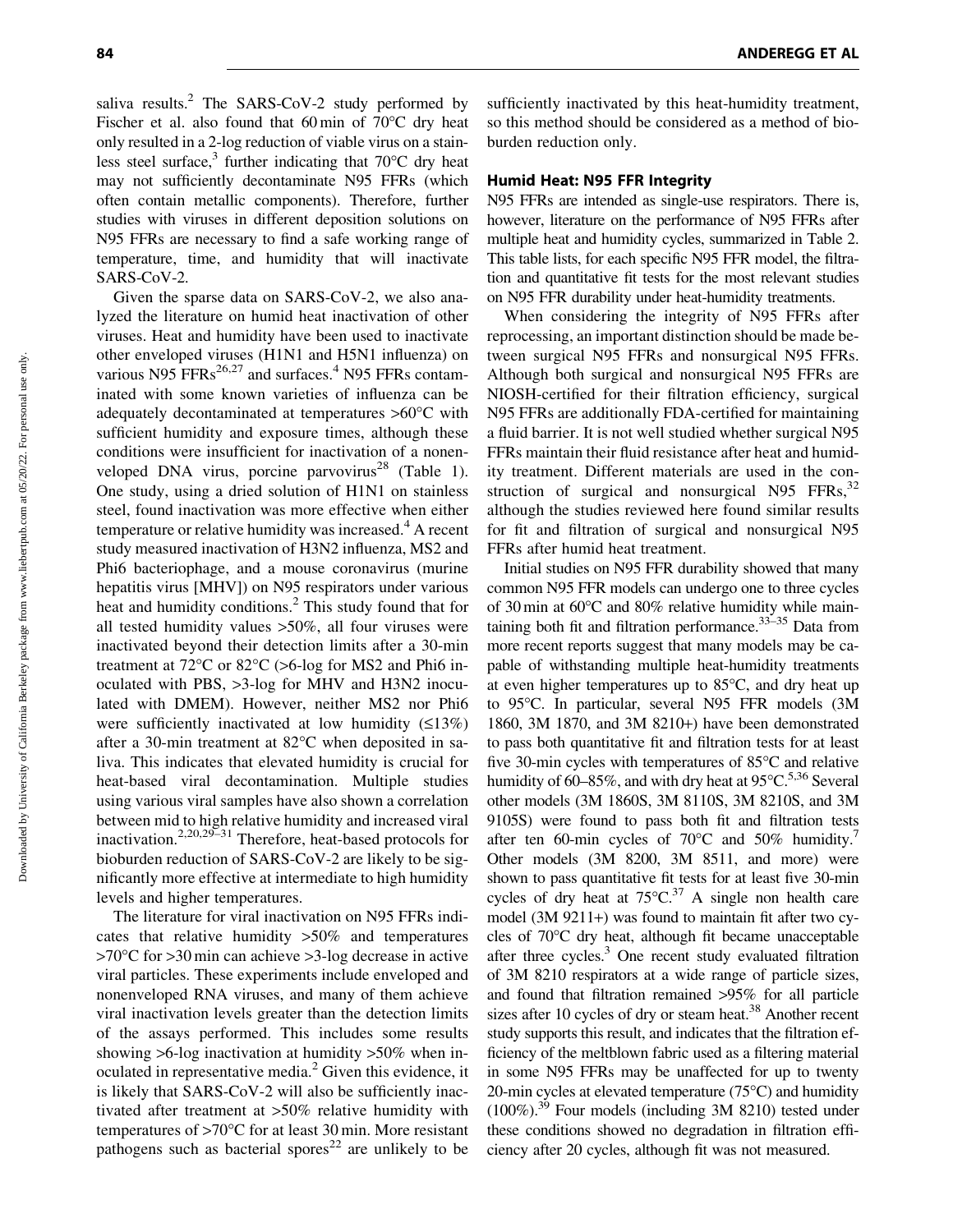| <b>Model</b>                 | Temp. and<br>relative<br>humidity (30-min<br>cycles)                                | No. of<br>cycles<br>filtration<br>tested        | No. of<br>cycles<br>fit tested                  | Autoclave 121°C<br>steam, 15 min                                                              | MGS 1100 W, <sup>d</sup> 2 min                            | Study                                                                                                                                                                                                                                                                 |
|------------------------------|-------------------------------------------------------------------------------------|-------------------------------------------------|-------------------------------------------------|-----------------------------------------------------------------------------------------------|-----------------------------------------------------------|-----------------------------------------------------------------------------------------------------------------------------------------------------------------------------------------------------------------------------------------------------------------------|
| $3M$ 1860 <sup>e</sup>       | 85 $\degree$ C, 60-85%<br>70°C, 50%<br>$100^{\circ}$ C, dry,<br>$50 \,\mathrm{min}$ | Passed <sup>a</sup> 5<br>Passed 10<br>Passed 20 | Passed <sup>b</sup> 5<br>Passed 15<br>Passed 20 | Failed fit after 1-2 Filtration passed 3<br>cycles                                            | cycles<br>Passed fit after 20<br>cycles                   | Anderegg et al., <sup>5</sup> Oh et al., <sup>7</sup><br>Daeschler et al., <sup>24</sup> Kumar<br>et al., $25.*$ Bergman<br>et al., <sup>33</sup> Bergman et al., <sup>34</sup><br>Meisenhelder et al., $36.*$<br>Viscusi et al., <sup>41</sup> Zulauf<br>et al. $45$ |
| 3M 8210+                     | 85 $\degree$ C, 60-85%<br>$95^{\circ}$ C, dry                                       | Passed 5<br>Passed 5                            | Passed 5<br>Passed 5                            | Failed fit after 1<br>cycle<br>Close to failing<br>filtration ( $\sim$ 95%<br>after 5 cycles) |                                                           | Anderegg et al., <sup>5</sup><br>Meisenhelder et al. <sup>36,*</sup>                                                                                                                                                                                                  |
| 3M 1870 <sup>e</sup>         | 85 $\degree$ C, 60-85%<br>$95^{\circ}$ C, dry                                       | Passed 5<br>Passed 5                            | Passed 5<br>Passed 5                            | Passed fit after 10<br>cycles<br>Failed filtration<br>$\langle$ <95% after 5<br>cycles)       | Passed fit and<br>filtration after 3<br>cycles            | Kumar et al., <sup>25,*</sup> Bergman<br>et al., <sup>33</sup> Bergman<br>et al., <sup>34</sup> Meisenhelder<br>et al., $36.*$ Fisher et al. <sup>43</sup>                                                                                                            |
| 3M 8000                      | 60°C, 80%                                                                           | Passed 3                                        | Passed 1                                        | Fit and filtration<br>failed after 1<br>cycle                                                 | Filtration passed 3<br>cycles<br>Passed fit after 1 cycle | Bergman et al., <sup>33</sup> Viscusi<br>et al., <sup>35</sup> Viscusi et al. <sup>41</sup>                                                                                                                                                                           |
| Moldex 2200                  | $60^{\circ}$ C, $80\%$                                                              | Passed 3                                        | Passed 1                                        |                                                                                               | Filtration passed 3<br>cycles<br>Passed fit after 1 cycle | Bergman et al., <sup>33</sup> Viscusi<br>et al., $35$ Fisher et al. <sup>43</sup>                                                                                                                                                                                     |
| KC PFR95-270 $^{\rm e}$      | $60^{\circ}$ C, $80\%$                                                              | Passed 3                                        | Passed 3 <sup>c</sup>                           |                                                                                               | after 3 cycles                                            | Passed fit and filtration Bergman et al., <sup>33</sup> Bergman<br>et al., $34$ Fisher et al. <sup>43</sup>                                                                                                                                                           |
| 3M 8210                      | 75°C, 90%<br>85°C, 100%                                                             | Passed 20                                       | Passed 10                                       | Failed fit after 1<br>cycle                                                                   | Filtration passed 3<br>cycles<br>Passed fit after 1 cycle | Massey et al., 6,* Daeschler<br>et al., <sup>24</sup> Kumar et al., <sup>25,*</sup><br>Bergman et al., <sup>33</sup> Viscusi<br>et al., $35$ Ou et al., $38.*$<br>Liao et al., $39.3M^{47,*}$                                                                         |
| 3M 8110S                     | $70^{\circ}$ C, 50%                                                                 | Passed 10                                       | Passed 15                                       |                                                                                               |                                                           | Daeschler et al. <sup>24</sup>                                                                                                                                                                                                                                        |
| 3M 9105S                     | 70°C, 50%                                                                           | Passed 10                                       | Passed 15                                       |                                                                                               |                                                           | Daeschler et al. <sup>24</sup>                                                                                                                                                                                                                                        |
| 3M 8200                      | $75^{\circ}$ C, dry                                                                 |                                                 | Passed 5                                        |                                                                                               |                                                           | Price et al. <sup>37,*</sup>                                                                                                                                                                                                                                          |
| 3M 8511                      | $75^{\circ}$ C, dry                                                                 |                                                 | Passed 5                                        |                                                                                               |                                                           | Price et al. <sup>37,*</sup>                                                                                                                                                                                                                                          |
| 4C Air                       | $75^{\circ}$ C, dry                                                                 |                                                 | Passed 5                                        |                                                                                               |                                                           | Price et al., 37,* Liao<br>et al. $39$                                                                                                                                                                                                                                |
| Jackson 20                   | 85°C, 100%<br>$75^{\circ}$ C, dry                                                   | Passed 20                                       | Passed 5                                        |                                                                                               |                                                           | Price et al. <sup>37,*</sup>                                                                                                                                                                                                                                          |
| 3M 9211+                     | 70°C, dry                                                                           |                                                 | Failed after 3                                  |                                                                                               |                                                           | Fischer et al. <sup>3,*</sup>                                                                                                                                                                                                                                         |
|                              |                                                                                     |                                                 | cycles                                          |                                                                                               |                                                           |                                                                                                                                                                                                                                                                       |
| 3M 9210                      |                                                                                     |                                                 |                                                 | Fit passed 10 cycles                                                                          |                                                           | Kumar et al. <sup>25,*</sup>                                                                                                                                                                                                                                          |
| 3M 1804S <sup>e</sup>        |                                                                                     |                                                 |                                                 | Fit passed 10 cycles                                                                          |                                                           | Kumar et al. $25.*$                                                                                                                                                                                                                                                   |
| $3M1862 +$ <sup>e</sup>      |                                                                                     |                                                 |                                                 | Filtration passed 5<br>cycles                                                                 |                                                           | van Straten et al. <sup>42</sup>                                                                                                                                                                                                                                      |
| Aearo 1054S                  |                                                                                     |                                                 |                                                 | Fit passed 10 cycles                                                                          |                                                           | Kumar et al. <sup>25,*</sup>                                                                                                                                                                                                                                          |
| Cardinal health <sup>e</sup> |                                                                                     |                                                 |                                                 |                                                                                               | Filtration passed 1<br>cycle (1.5 min)                    | Fisher et al. <sup>43</sup>                                                                                                                                                                                                                                           |

| Table 2. Impact of heat-humidity treatment on N95 filtering facepiece respirator fit and filtration efficiency |  |  |  |
|----------------------------------------------------------------------------------------------------------------|--|--|--|
|                                                                                                                |  |  |  |

<sup>b</sup>"Passed" implies that quantitative fit tests resulted in fit factors >100.<br><sup>C</sup>Eit tests were performed with 15 min cycles, rather than 30 min cycle

<sup>\*</sup>Not peer reviewed.<br><sup>a</sup>"Passed'' implies that filtration efficiency was >95% after the specified number of cycles.<br><sup>b"</sup>Passed'' implies that quantitative fit tests resulted in fit fectors >100.

<sup>&</sup>lt;sup>c</sup>Fit tests were performed with 15-min cycles, rather than 30-min cycles used in most literature.<br><sup>d</sup>Studies cited here for MGS all used 1100 W rated microwaves. The authors note that the actual power might have been lowe

e These are surgical respirators and are certified for fluid resistance. Fluid resistance was not characterized after heat treatment.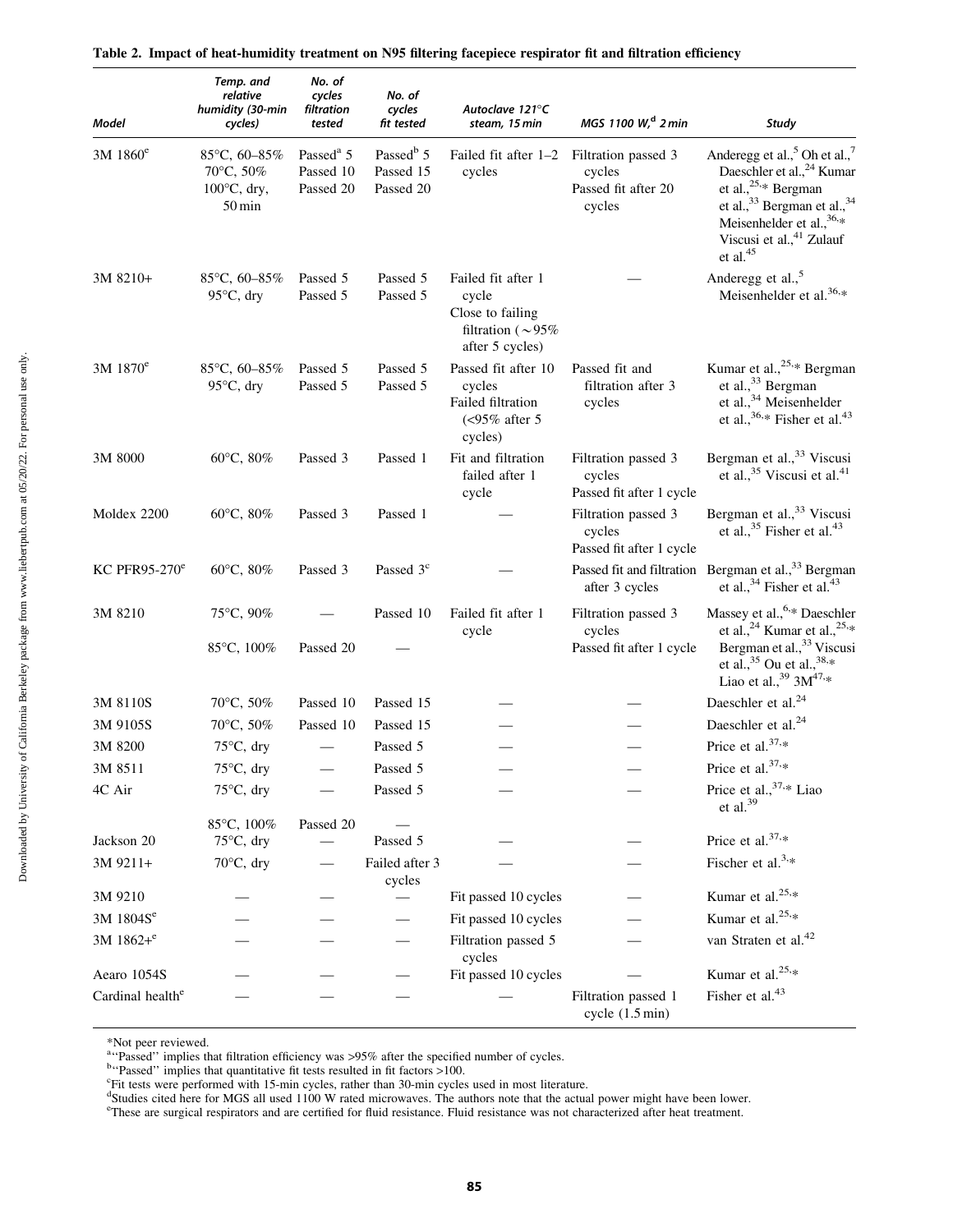The literature suggests that N95 FFR models have varying susceptibilities to elevated temperature and humidity, so any protocol implemented should be tested with the specific N95 FFR models used locally. See Table 2 for a list of heat, humidity, and cycle parameters that have been tested on various N95 FFR models. For health care personnel utilizing any kind of FFR, a user seal check is crucial before reuse to ensure the respirator still seals properly to the face.<sup>13</sup> Finally, as an important additional consideration for N95 FFR reuse, repeated donning/doffing has been shown to have an impact on N95 integrity: for some N95 models, fit was found to fall below OSHA standards after 5 don/doff cycles, whereas others maintained fit for  $>15$  don/doff cycles.<sup>11</sup> Higher temperature and humidity will likely lead to more effective inactivation of highly resistant microorganisms, which warrants studies of N95 FFR durability at high humidity and temperatures  $>85^{\circ}$ C for common N95 FFR models. This being said, current literature indicates that  $85^{\circ}$ C is the highest temperature that has been studied at high humidity and found to preserve fit and filtration for multiple models of N95 FFR. Given the requirements for SARS-CoV-2 bioburden reduction mentioned previously, the range of parameters for inactivation of SARS-CoV-2 without compromising N95 respirator integrity is likely to be temperatures of  $70-85^{\circ}$ C and relative humidity >50% for least 30 min. As discussed earlier, the impact of multiple cycles of humid heat bioburden reduction on N95 performance may vary by model, so all protocols require careful validation with the N95 model and cycle parameters used.

## Autoclave: SARS-CoV-2 Inactivation and N95 FFR Integrity

Autoclave treatment is a readily accessible hospital sterilization procedure that has the potential to be used for decontamination and reuse of N95 FFRs. Although there are few studies specifically examining the inactivation of SARS-CoV-2 on these respirators under autoclave treatment, there is at least one piece of recent evidence, from a non-peer-reviewed report, suggesting that a 15-min autoclave cycle at  $121^{\circ}$ C can effectively inactivate the virus on N95 FFRs (Table 1). $^{25}$  Furthermore, autoclave treatment at 121°C for 30 min is considered a general sterilization process in medical settings. $40^{\circ}$ 

There exist a handful of studies on N95 FFR integrity after autoclave treatment, included in Table 2. These data show that the impact of autoclave treatment depends on the style of the specific N95 FFR model (molded vs. pleated). Studies indicate that three molded models (3M 1860, 3M 8000, and 3M 8210) fail fit tests after only 1 or 2 cycles of autoclave treatment, whereas some layered fabric, pleated models (3M 1870 and 3M 1862+) maintain fit performance for up to 10 cycles of autoclave treatment.<sup>25,41,42</sup> There are limited data on how autoclave treatment impacts filtration efficiency, but a recent study indicates that filtration performance may be significantly reduced (below the 95% NIOSH standard for N95 FFRs) after multiple autoclave cycles. In this study, the filtration efficiency of two layered fabric, pleated models (3M 1870 and 3M 8210+) decreased from  $\sim$  99–100% to  $\sim$  94–95% after five cycles of autoclave treatment.<sup>36</sup> Additional autoclave studies that include filtration tests are required to verify and supplement these findings. More generally, given the limited amount of data, additional studies are needed to fully understand the effects of autoclave treatment on N95 FFR durability for different models. However, in view of the demonstrated loss of filtration efficiency, as well as fit damage observed for molded N95 models, the current data suggest  $121^{\circ}$ C autoclave treatment may not be appropriate for N95 FFR decontamination.

## Microwave-Generated Steam: SARS-CoV-2 Inactivation and N95 FFR Integrity

Whereas there is limited literature on the deactivation of SARS coronaviruses through microwave-generated steam (MGS) treatment, studies examining the bioburden reduction of N95 FFRs containing influenza viruses (H5N1 and H1N1) or bacteriophage MS2 suggest that MGS treatment can be an effective means of decontaminating FFRs of some viruses. Two minutes of steam treatment over a water reservoir in a 1250 W microwave oven was found to inactivate influenza viruses by over 3.3-log, and 1.5 min of steam treatment in a 1100 W microwave was found to inactivate MS2 bacteriophage by  $3.1$ -log.<sup>26,27,43</sup> These studies caution that only areas of the respirator that are exposed to steam are likely to be decontaminated, so MGS protocols should ensure that all areas of the respirator are exposed. A summary of these studies is given in Table 1. Specific studies of SARS-CoV-2 are limited, so the effectiveness of MGS for bioburden reduction of SARS-CoV-2 contaminated N95 FFRs cannot currently be confirmed. In addition, it is important to note that MGS treatment may not fully inactivate bacterial spores, or may require additional time. It was found in one study that *Bacillus cereus* spores required at least 4 min of microwave radiation to be fully inactivated on a wet sponge.<sup>44</sup>

The literature on the durability of N95 FFRs under MGS treatment, included in Table 2, suggests little to no impact on structural integrity and quantitative fit after three treatment cycles in a 1100 W microwave, although one study found respirator damage on the inner foam nose cushion and head straps.<sup>34,35,45</sup> Furthermore, one peer-reviewed study found that six models of N95 (3M 8210, 3M 8000, Moldex 2200, KC PFR95-270,  $3M$  1870, 3M 1860, models listed in Bergman et al.<sup>34</sup>) maintained >95% filtration efficiency after three cycles of microwave generated steam from a water reservoir in a 1100 W microwave oven.<sup>33</sup> However, recent tests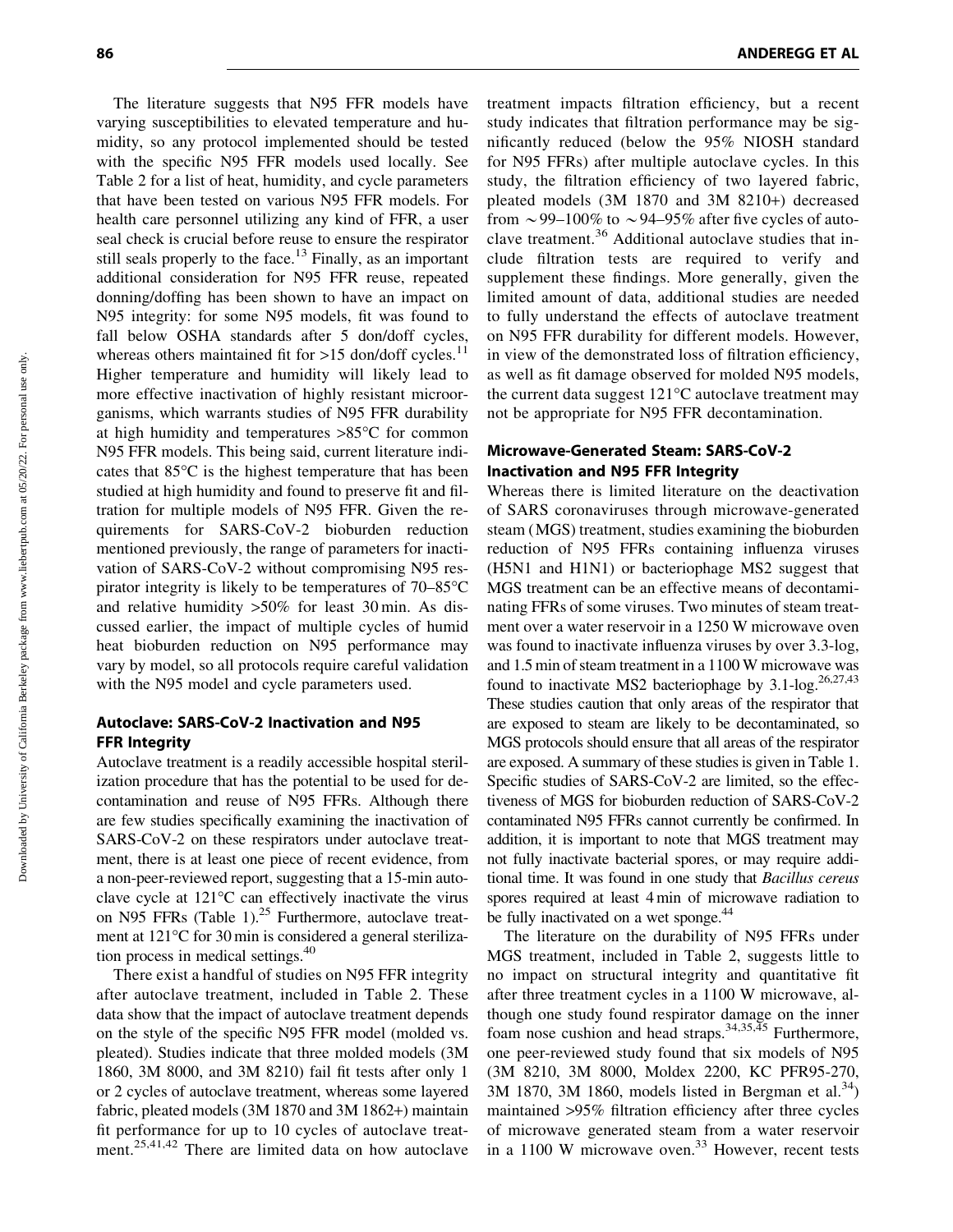on the meltblown fabric used as the filtering material in N95 FFRs suggest that steam treatment can have adverse effects on filtration efficiency beyond three cycles.<sup>39</sup> In addition, there are insufficient data on N95 fit and filtration performance after MGS treatment in high-power, 1250 W microwave ovens used for several viral inactivation studies described previously. One study using an even higher power microwave oven observed arcing on the metal nosepiece for certain N95 models.<sup>46</sup> Extending these studies to test N95 FFR filtration performance beyond three treatment cycles or in higher power microwave ovens would be beneficial to our understanding of the effects of MGS on N95 FFR durability. Given the evidence thus far, microwave-generated steam for 2 min in a 1100 W microwave oven over a water reservoir is a promising method for inactivation of SARS-CoV-2 on an N95 respirator, although N95 filtration efficiency has not been characterized beyond three cycles.

When evaluating MGS as a method of N95 bioburden reduction, it is also important to consider variations in power and geometry between different microwave models. In particular, the impact of powers higher than 1100 W on N95 integrity is not well characterized, and merits caution. The metallic components of many N95 FFR models (e.g., nosepieces) may present additional risks owing to extreme heat or sparking, $46$  although no such effects have been reported for 1100 W or 1250 W microwave ovens in studies to date.26,33–35,45 N95 FFRs have been shown to melt in microwave ovens in the absence of steam, $32$  and care should be taken to introduce steam in an appropriate manner. In the literature, steam is introduced either by placing an N95 FFR above a water reservoir or by sealing it within a commercial microwave steam  $bag.<sup>43</sup> MGS$ treatment may be sensitive to the N95 model used and the specific protocol used (water reservoir vs. steam bag). The references in Tables 1 and 2 may be consulted for details on their specific implementation.

#### Implementation Strategies

Many hospitals are currently equipped with or can readily procure devices that can achieve the  $70-85^{\circ}$ C temperatures and >50% humidity mentioned previously, including warming cabinets, convection ovens, circulating water baths, autoclaves, or microbial incubators. Devices with direct heating elements should not be used, as they create local temperatures that are higher than the target, therefore risking damage to the respirator. Target humidity could be achieved in heating devices, for example, by temporarily placing N95 FFRs in impermeable heat-stable boxes (e.g., plastic containers) with a source of moisture inside each box, or by isolating N95 FFRs in permeable containers and increasing the humidity of the heating device.<sup>5</sup> This approach may be adapted for low-resource settings by using gas-powered stoves to create a heated water bath.<sup>48</sup> Individual containment of N95 FFRs is recommended, as it ensures that N95 FFRs are kept physically separated (reducing possible cross-contamination) and enables decontaminated N95 FFRs to be returned to their original users. We emphasize that airing of N95 FFRs *immediately* after a thermal cycle is recommended and could reduce risk of pathogen growth. Crucially, because humid heat is unlikely to inactivate all pathogens on N95 FFRs, respirators should be considered contaminated both before and after humid heat treatment. Proper infection control workflows for respirator collection, bioburden reduction, and redistribution to the original user are required to prevent cross-contamination.

For any given device and method, the critical process parameters should be validated to ensure proper control and performance. It is important to determine that any chosen method is able to achieve and remain at the target temperature and relative humidity for the target time, with maximal spatial homogeneity across the device. This validation should be performed under conditions as close to regular process conditions as possible with sufficient monitoring by electronic temperature and humidity sensors. Care should be used when choosing an appropriately rated sensor. This validation should be repeated periodically at a frequency determined by the facility's established quality control practices and the party responsible for oversight and implementation of the procedure.

When donning an N95 FFR that has been through any decontamination or bioburden reduction process, the user should perform the locally recommended steps to ensure N95 FFR fit, so as to ensure that the seal is not compromised.

## Primary Risks and Unknowns

Only three studies described in this report directly examined the efficacy of decontamination of N95 FFRs contaminated with SARS-CoV-2. Recent data suggest that humidity and deposition solution (mucus, saliva, culture media, aerosolized droplets, etc.) have a strong influence on viral inactivation by heat, although further study is needed for a mechanistic understanding of these observations. Future experiments validating these effects for SARS-CoV-2 are important for improving guidance on N95 decontamination and reuse for the COVID-19 pandemic. Because viral inactivation is highly dependent on temperature, humidity, and time, quality assurance measures are critical to achieving decontamination or bioburden reduction. Process variability in heating elements or humidity sources could result in cycles with inadequate virucidal activity.

In this review we have only examined conditions that would likely result in the inactivation of SARS-CoV-2, so the risk of other pathogens remains. Because the current practice of many hospitals is to keep N95 FFRs at room temperature between uses, it is crucial to evaluate whether the microbial load on an N95 will increase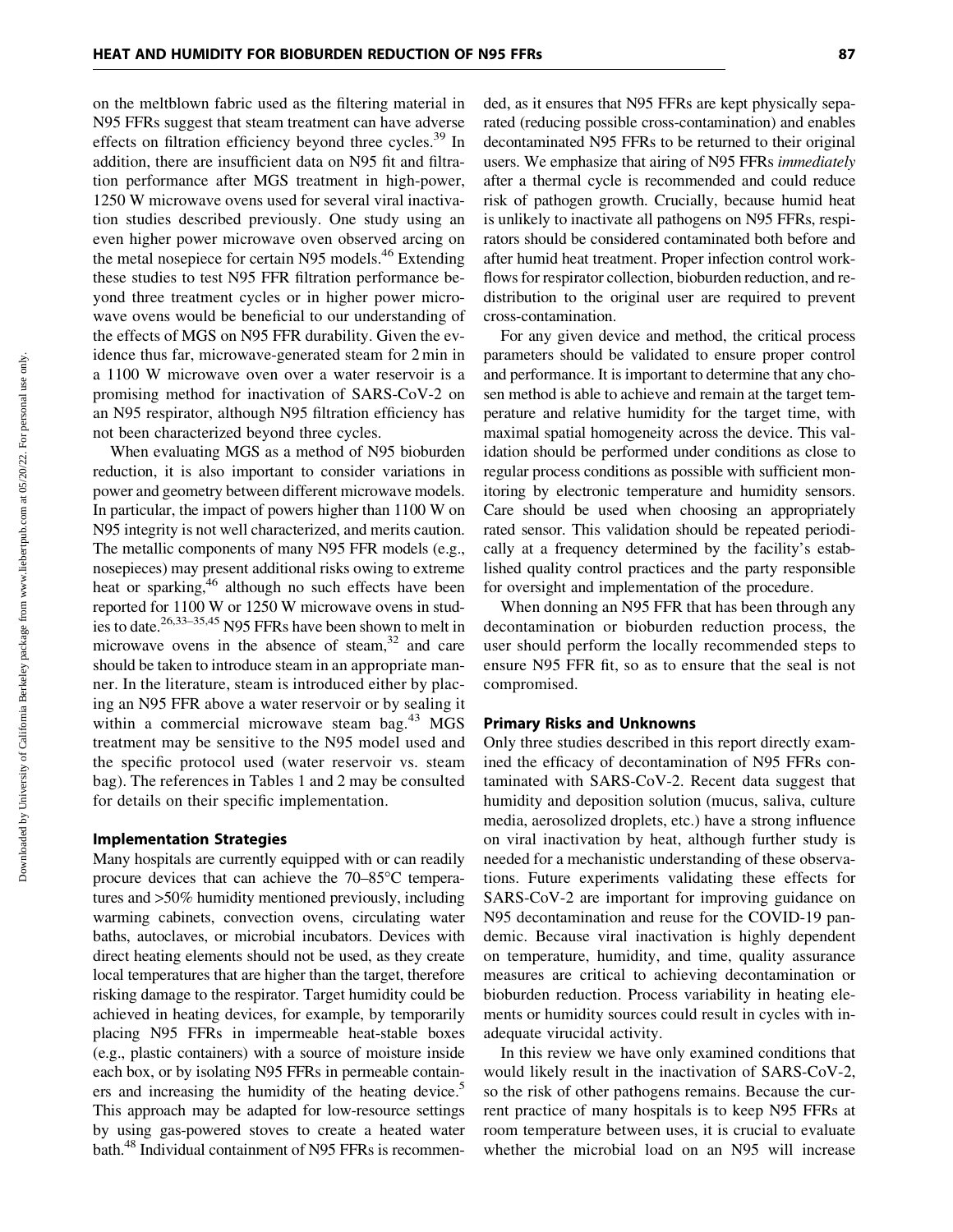over time during storage. When testing heat as a possible method for viral inactivation, N95 FFRs should stay physically separated from each other and should only be reused by the same clinician.

#### Conclusions

When possible, unused N95 FFRs and other personal protective equipment should be provided. However, this is not always feasible in crisis situations. We are sharing this review to aid in the development of real-world processes to protect clinical staff by employing equipment and supplies that may be readily available or easily obtained. This review may help guide health care institutions that face the need to decontaminate and reuse N95 FFRs during the COVID-19 pandemic. For heat-humidity-based bioburden reduction, we stress that (1) after each round of bioburden reduction, a user seal check should be performed, (2) extended cycles of doffing and redonning may affect FFR fit, and (3) that the FFR should not be considered fully sterilized, as more resistant organisms including bacterial spores may remain even after viral inactivation.

Our review of the available literature revealed that the conditions required for inactivation by heat and humidity are pathogen specific. Therefore, studies to determine appropriate conditions for SARS-CoV-2 inactivation on N95 FFRs are urgently needed. Preliminary inactivation data for SARS-CoV-2 on N95 FFRs, considered alongside data for other viral pathogens, suggest that conditions of humid heat at 70–85 $\degree$ C with >50% relative humidity for 30 min are likely to achieve bioburden reduction of N95 FFRs contaminated with SARS-CoV-2. Experiments are underway to evaluate the efficacy of heat-humidity inactivation of SARS-CoV-2 on N95 FFRs.

The available literature on autoclave treatment indicates that although certain N95 FFR model types (i.e., layered, pleated models such as the 3M 1870) can maintain fit performance after several cycles of autoclave treatment, significant reduction of filtration efficiency has been demonstrated for at least two models (3M 1870 and 3M 8210+). Although there are currently limited data on filtration efficiency, this suggests autoclave treatment may not be an appropriate decontamination method for SARS-CoV-2 on N95 FFRs.

The literature on microwave-generated steam suggests that bioburden reduction may be achieved for a 2-min cycle in a 1100 W microwave oven with a sufficiently sized water reservoir. Several N95 FFR models have been shown to retain fit and filtration performance after three cycles of microwave-generated steam treatments, but the efficacy of this treatment on other respirator models is unclear. These positive preliminary results suggest that microwave-generated steam deserves further study to verify its effectiveness on more N95 models, especially because of its high accessibility in lower resource settings.

The strategies considered here are potentially compatible with implementation in numerous clinical settings with different heating appliances (e.g., warming cabinets, water baths, autoclaves, microbial incubators, industrial convection ovens, and microwave ovens). We emphasize that proper industrial hygiene workflows for respirator collection, bioburden reduction, and redistribution to the original user are crucial to reduce the risks of N95 reprocessing and reuse. The strategies discussed here focus only on inactivation of the SARS-CoV-2 virus and its surrogates, and do not serve as a means of complete N95 sterilization. Ultimately, we hope that this review can aid hospitals in formalizing improved N95 FFR decontamination strategies for approval with regulatory agencies to better protect the health of essential health care workers and front-line personnel.

## Acknowledgments

N95DECON is an international consortium of scientists, engineers, clinicians, and students from universities and the private sector. The mission of N95DECON is to review and disseminate scientific information about decontamination of N95 FFRs during crisis-capacity conditions and emergency shortages such as those experienced during the COVID-19 pandemic. The authors thank the following N95DECON team members for their contributions to this article: Sumner Barenberg, Grace Hu, Larissa Little, Simone Marini, Andrew Preecha, Sara Rampazzi, Sylvia Smullin, and Nichole Starr, MD, MPH.

#### Ethical Approval

This research was completed virtually and did not require IRB approval.

#### Author Disclosure Statement

A.G. is an employee of Consolidated Sterilizer Systems, which manufactures products similar to those evaluated in this article.

#### Funding Information

Heising-Simons Foundation support (to L.A.). Heising-Simons Foundation (for Harvard). Hertz Foundation Fellowship (to Y.L.). HERCULES Center P30ES019776 (partial support, A.P.). National Defense Science and Engineering Graduate (NDSEG) Fellowship (to N.V.). National Science Foundation Graduate Research Fellowship (to T.N.C.).

#### References

- 1. Reusability of Facemasks During an Influenza Pandemic. https://www8. nationalacademies.org/onpinews/newsitem.aspx?RecordID=s04272006. Accessed July 8, 2020
- 2. Rockey N, Arts PJ, Li L, et al. Humidity and deposition solution play a critical role in virus inactivation by heat treatment of N95 respirators. mSphere. 2020;5(5):e00588-20. doi: 10.1128/mSphere.00588-20.
- 3. Fischer R, Morris DH, van Doremalen N, et al. Assessment of N95 respirator decontamination and re-use for SARS-CoV-2 [published online April 24, 2020]. medRxiv. doi:10.1101/2020.04.11.20062018